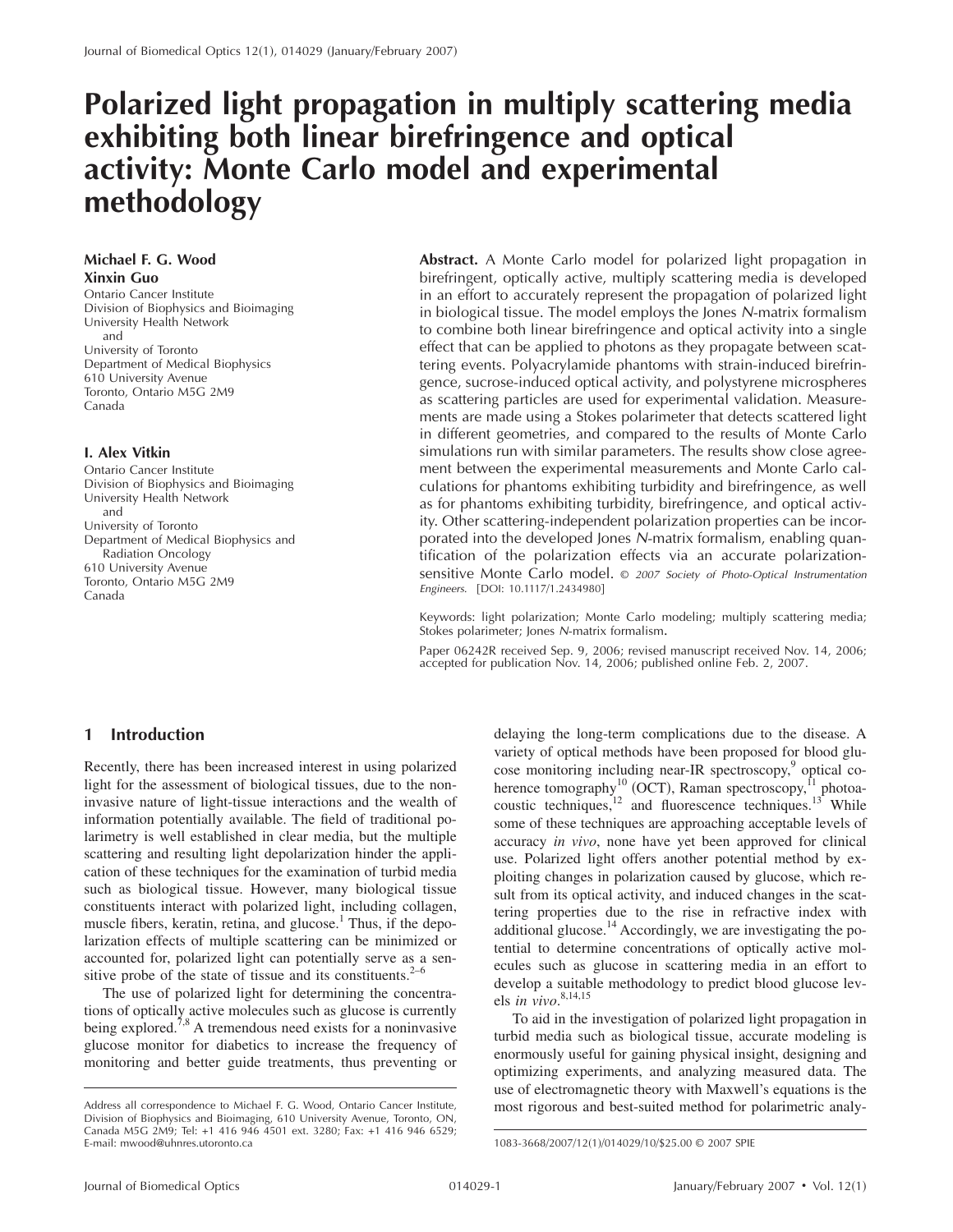sis; however, solving Maxwell's equations for polarized light propagation in turbid media is impractical.<sup>16</sup> Light propagation through scattering media can in principle be modeled through transport theory; however, transport theory and its simplified variant, the diffusion equation, are both intensitybased techniques, and hence typically neglect polarization.17,18 A more general and robust approach is the Monte Carlo technique. The first Monte Carlo models were developed for intensity calculations only and neglected polarization, the most commonly used being that developed by Wang et al.<sup>19</sup> More recently, a number of implementations have incorporated polarization into their Monte Carlo models.<sup>20–25</sup> Currently, the Monte Carlo technique is the most general approach to simulate polarized light propagation in scattering media, although long computation times are often required to generate statistically meaningful results.

However, most current Monte Carlo models for polarized light propagation do not fully simulate all the polarizationinfluencing effects of tissue. To better model the propagation of polarized light in biological tissue, effects such as optical activity due to chiral molecules (e.g., glucose and proteins), and linear birefringence due to anisotropic tissue structures (e.g., collagen and muscle), must be incorporated into the model in the presence of scattering. This is particularly important for glucose polarimetry, as many biological tissues at accessible anatomical sites (skin, muscle) have anisotropic (birefringent) properties. A number of tissue Monte Carlo models have included either optical activity or birefringence alone.26–28 However, none have included both these properties simultaneously in turbid media. This is primarily due to the difficulty in formulating the combined (simultaneous) effect for both these optical effects in the presence of scattering; however, as will be discussed, this task can be accomplished through the Jones *N*-matrix formalism. In this paper, we extend the Jones *N*-matrix formalism to model simultaneous birefringence and optical activity in the presence of depolarization phenomena. In addition, no Monte Carlo models that have incorporated birefringence have been experimentally validated due to the difficulty in creating phantoms with controllable birefringence. As we also discuss, this can be achieved through the use of strain-induced birefringence in hydrogel polymers.

The outline of this paper is as follows. First, optical activity and birefringence are reviewed and the Monte Carlo formalism for modeling the combined effect in turbid media is presented. As this work extends an existing clear media formalsim, we focus primarily on the additions to the formalism applicable to multiply scattering samples. Second, the experimental system and methods of analysis as well as the optical phantoms used in the validation experiments are described in detail. Third, the results of the validation experiments are presented and shown to correlate well with the extended polarization-sensitive Monte Carlo model predictions; in addition, the observed physical polarization phenomena are interpreted and discussed.

#### **2 Basic Polarization-Sensitive Monte Carlo Formalism**

This paper extends the Monte Carlo algorithm developed and validated by Côté and Vitkin.<sup>29</sup> Source code (ANSI  $C++$ ) is

available for free download from the Internet.<sup>30</sup> A brief summary of the formalism is given in the following; further details on the calculations and validation are available.<sup>29,30</sup>

It is assumed in this algorithm that scattering events occur independently and have no coherence effects. Medium domains through which the photons propagate are specified by a set of surface elements defined by two vectors and a normal vector pointing outward. The position, propagation direction, and polarization of each photon are initialized and modified as the photon propagates through the sample. The photon's polarization, with respect to a set of arbitrary orthonormal axes  $\hat{\mathbf{e}}$ <sub>*i*</sub> and  $\hat{\mathbf{e}}$ <sub>*i*</sub> defining its reference frame, is represented as a four element Stokes vector<sup>31</sup> **S**. The first element *I* represents the intensity of the light beam, the second element *Q* represents the linear polarization at 0 and 90 deg, the third element *U* represents the linear polarization at 45 and 135 deg, and the fourth element *V* represents the circular polarization. Polarization effects are applied to the Stokes vector using a  $4 \times 4$ Mueller matrix<sup>31</sup> M.

The photon propagates in the sample between scattering events a distance sampled from the probability distribution  $exp(-\mu_t d)$ , where the extinction coefficient  $\mu_t$  is the sum of the absorption  $\mu_a$  and scattering  $\mu_s$  coefficients, and *d* is the distance traveled by the photon. On encountering a scattering event, a scattering plane and angle are statistically sampled based on the polarization state of the photon and the Mueller matrix of the scatterer. The photon's reference frame is first expressed in the scattering plane and then transformed through multiplication by a Mueller matrix calculated through Mie scattering theory.<sup>32</sup> On encountering a domain interface, the probability of either reflection or transmission is calculated. The Stokes vector and propagation direction of the photon are then modified according to either the reflection or transmission. If the photon is transmitted through the interface, the Stokes vector of the photon is recorded for that surface element. As no interference effects are considered, the final Stokes vector values are computed as the sum of all the appropriate photon subpopulations exiting the sample.

#### **2.1** *Birefringence and Optical Activity Extension*

The Monte Carlo algorithm was extended to include the effects of optical activity and birefringence to better model biological tissue. An overview of these properties and the practical implications of modeling their effects are given in the following section.

Optical activity arises from either individual molecules exhibiting chirality (handedness) such as glucose in solution, or from a chiral structure of the material as in the case of quartz crystals. Optical activity results in a rotation of the plane of linearly polarized light. This rotation arises from the difference in the refractive indices for left and right circularly polarized light, due to either the molecular or structural asymmetry. When considering optical active molecules in solution the induced rotation through an angle  $\alpha$  is given by

$$
\alpha = [\alpha]_{\lambda}^T LC,\tag{1}
$$

where  $\left[\alpha\right]_{{\lambda}}^{T}$  is the rotatory power of the molecule usually given in deg ml  $g^{-1}$  dm<sup>-1</sup> (1 dm=10 cm) and dependent on the temperature  $\overline{T}$  and wavelength  $\lambda$  of the light,  $L$  is the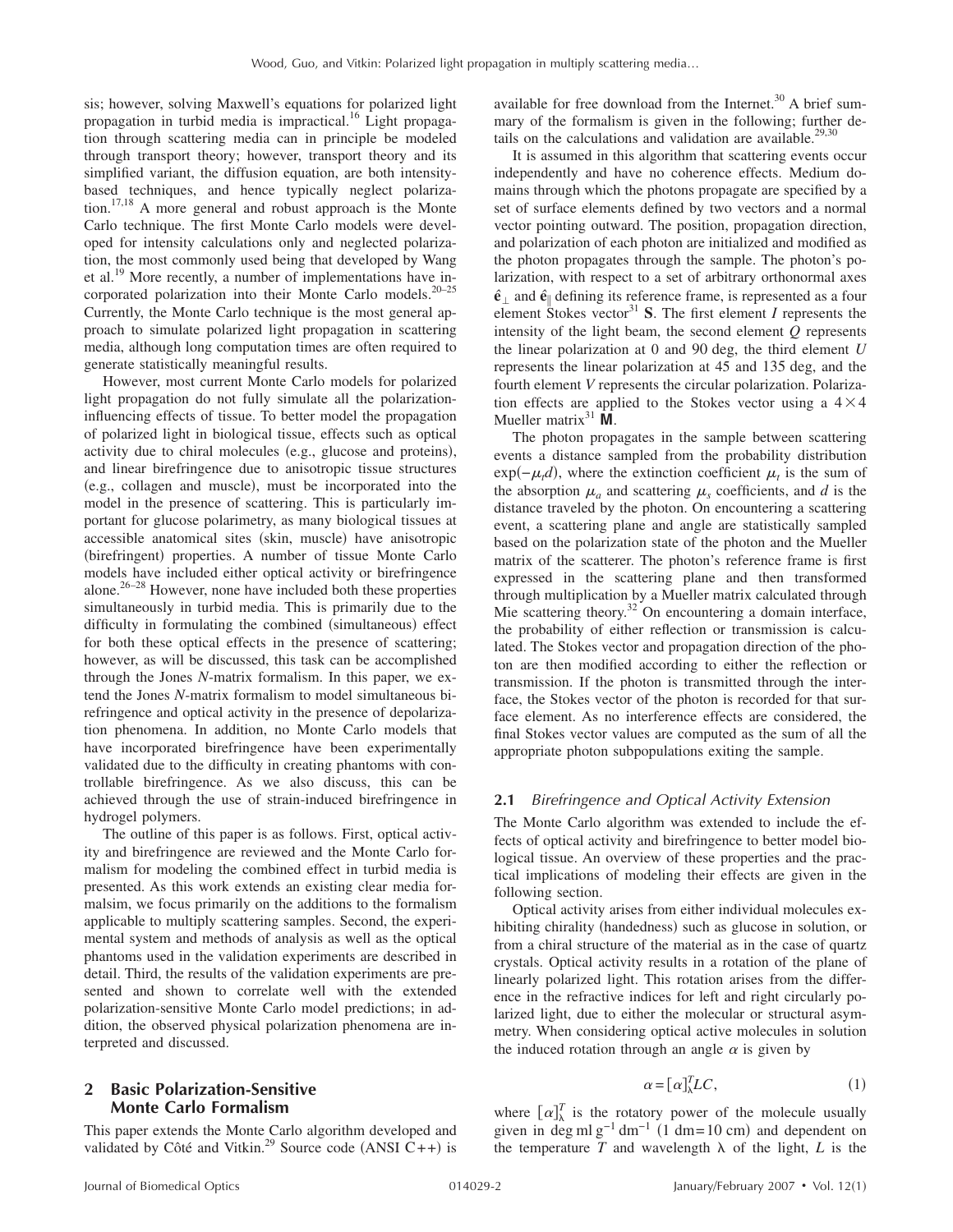photon path length through the medium, and *C* is the concentration of the optically active molecules. Strictly speaking, Eq. (1) is valid only for clear media, as scattering results in an ambiguity in *L*; however, this ambiguity can be accounted for if Eq. (1) is applied to individual photons between scattering events, using the distance between scattering events *d* in place of *L*. Typical rotations due to optical active molecules in tissue (proteins and other biological molecules) are of the order of fractions of a degree per centimeter. In our formalism, optical activity is specified as a rotation  $\chi$  in degrees per centimeter where  $\chi = [\alpha]_0^T C$  and  $\alpha = \chi d$ . This rotation can then be applied to individual photons as they propagate between scattering events through multiplication of the Mueller matrix for a rotator.

Linear birefringence arises from a directional anisotropy in the refractive index of the medium through which the light is propagating. The axis along which the refractive index differs from that along other directions is referred to as the extraordinary axis. Axes perpendicular to the extraordinary axis along which the refractive index is uniform are referred as ordinary axes. The refractive indices along the extraordinary and ordinary axes are referred to as  $n_e$  and  $n_o$ , respectively. This anisotropy in refractive indices  $\Delta n=n_e-n_o$  leads to a difference in the phase speeds for light polarized parallel and perpendicular to the direction of the extraordinary axis and results in a retardation of parallel and perpendicular linear polarization components. In this formalism, we assume that the medium is uniaxial (the refractive index differs along only one axis) and that the direction of the axis and difference in refractive indices is constant throughout the sample. In addition, we assume that anisotropies in the refractive index of the medium have no effect on the phase function of the scattering events and no effect on reflections and transmissions from interfaces. Birefringence (and optical activity) is (are) assumed to only influence the polarization of photons as they move between scattering events. These assumptions are reasonable given the fact that typical birefringence values in biological tissue are small, typically  $\Delta n \leq 1 \times 10^{-2}$ , and the resulting effects on the statistically sampled scattering phase function and Fresnel coefficient are small. Birefringence is specified in our current formulation by a vector defining the extraordinary axis **b**, the extraordinary refractive index  $n_e$ , and the ordinary refractive index  $n<sub>o</sub>$ .

As the photon propagates between scattering events, the difference in refractive indices seen by the photon depends on the propagation direction with respect to the extraordinary axis. The refractive index with the maximum difference from  $n_o$  as seen by the photon referred to as  $n(\theta)$ , can be expressed as

$$
n(\theta) = \frac{n_o n_e}{(n_e^2 \cos^2 \theta + n_o^2 \sin^2 \theta)^{1/2}},
$$
 (2)

where  $\theta$  is the angle between the photon's propagation direction  $\hat{e}_{\text{prop}}$  and the extraordinary axis<sup>33</sup> **b**. The difference in refractive indices seen by the photon is then given by

$$
\Delta n = n(\theta) - n_o. \tag{3}
$$

This refractive index difference results in the retardation of orthogonal linear polarization states. As the photon moves, its



**Fig. 1** Schematic of manipulations required so that  $\hat{\mathbf{e}}$ <sub>*i*</sub> in the photon's reference frame is parallel to the rotated extraordinary axis **b**<sup>'</sup>. This is required so that the Mueller or Jones matrix for birefringence can be expressed only in terms of the retardation  $\delta$  experienced by the photon; otherwise angular dependencies would also be present. The plane is defined by the photon's reference frame  $(\hat{\mathbf{e}}_+$  and  $\hat{\mathbf{e}}_0$ *,*  $\theta$  is the angle between the photon's propagation direction  $\hat{\mathbf{e}}_{\text{prop}}$  and the extraordinary axis **b**, and  $\beta$  is the angle between the direction of maximal refractive index difference **b**<sup>*'*</sup> and  $\hat{\mathbf{e}}$ <sup>*<sub>i</sub>*</sup>.

polarization states along the ordinary and extraordinary axes undergo retardation  $\delta$  given by

$$
\delta = \Delta n \frac{2\pi d}{\lambda},\tag{4}
$$

where *d* is the distance traveled by the photon between scattering events, and  $\lambda$  is the wavelength of the light in vacuum. However, to apply the Mueller matrix for a retarder to the Stokes vector of the photon, the photon's reference frame must first be rotated so that  $\hat{\mathbf{e}}_{\parallel}$  is parallel to the axis of maximal refractive index difference **b**'. The axis **b**' is first found by rotating the extraordinary axis by an angle 90 deg– $\theta$ around a second axis defined by  $\mathbf{b} \times \hat{\mathbf{e}}_{\text{prop}}$ , as shown Fig. 1. The photon's reference frame is then rotated by an angle  $\beta$  so that  $\hat{\mathbf{e}}$  is parallel to  $\mathbf{b}'$ . After this rotation of the reference frame, the Stokes vector of the photon is now expressed such that the calculated retardation from Eq. (4) can be applied to this Stokes vector through the multiplication of the Mueller matrix for a retarder.

### **2.2** *N-Matrix Formalism*

The previously mentioned Mueller matrices correctly model the effects of optical activity and birefringence on the Stokes vector of the photons as they propagate between scattering events in the media. However, a problem arises in applying the combined effect when both are exhibited by the sample. Matrix multiplication of these Mueller matrices is not commutative, thus, different orders in which these effects are applied will have different effects on the polarization. Ordered multiplication of these matrices in fact does not make physical sense, as these effects are exhibited simultaneously and not one after the other as sequential multiplication implies. This necessitates the combination of the effects into a single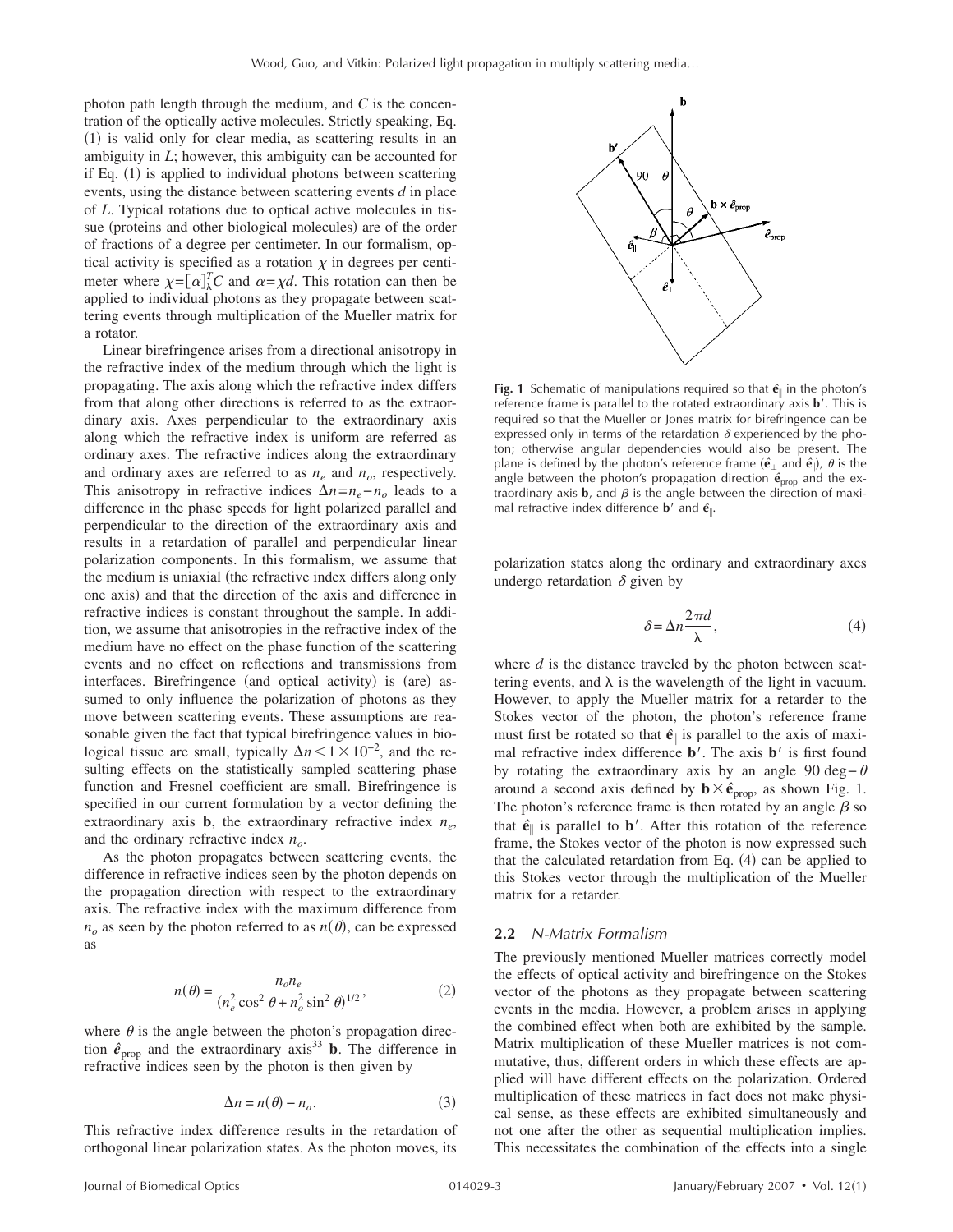matrix describing them simultaneously. Conveniently, this can be accomplished through the Jones *N*-matrix formalism.

This method was first developed by Jones,  $34$  however, a more thorough derivation is provided in Kliger et al.<sup>35</sup> The full derivation<sup>34,35</sup> is not presented here, only a brief overview and the final results are given. Briefly, the issue of noncommutative matrices is overcome by representing the matrix of the sample as an exponential function of a sum of matrices, where each matrix in this sum corresponds to a single optical property. This overcomes the ordering issue as matrix addition is always commutative. However, this is valid only if the matrices are differential, representing the optical property over an infinitely small optical path length. These differential matrices are known as *N*-matrices and their "parent" nondifferential matrices are known as *M*-matrices. The differential *N*-matrices corresponding to each optical property exhibited by the sample are used to express the *M*-matrix for the combined effect. The formalism is expressed in terms of Jones matrices  $(2 \times 2)$  rather than the more commonly used Mueller matrices  $(4 \times 4)$  previously discussed. However, a Jones matrix can be converted to a Mueller matrix, provided there are no depolarization effects, as described in Schellman and Jensen.<sup>36</sup> This method is applicable to our formalism as depolarization is due to multiple scattering and no depolarization effects occur between scattering events. Once converted to a Mueller matrix, this matrix can be applied to the photons as they propagate between scattering events.

The *N*-matrix **N** expressing a single optical effect over an infinitely small path length is found from the corresponding M-matrix **M** (nondifferential) for a sample exhibiting only that effect and is defined by Jones as

$$
\mathbf{N} = \left(\frac{\mathrm{d}\mathbf{M}}{\mathrm{d}z}\right)\mathbf{M}^{-1},\tag{5}
$$

where  $\zeta$  is the path length of the light through the sample. The elements of the *N*-matrix are defined as

$$
\mathbf{N} = \begin{bmatrix} n_1 & n_4 \\ n_3 & n_2 \end{bmatrix} . \tag{6}
$$

The *N*-matrix for optical activity as found from Eq. (5) and from the Jones matrix of a rotator is

$$
\mathbf{N}_{\text{OA}}(\chi) = \begin{bmatrix} 0 & \chi \\ -\chi & 0 \end{bmatrix},\tag{7}
$$

where  $\chi = [\alpha]_{\lambda}^{T}C$  and is the rotation per unit distance (degrees per centimeter) as a result of the optically active molecules specified in the model. The *N*-matrix for linear birefringence as found from Eq. (5) and the Jones matrix of a retarder is

$$
\mathbf{N}_{\text{LB}}(g_0) = \begin{bmatrix} ig_0 & 0 \\ 0 & -ig_0 \end{bmatrix},
$$
 (8)

where  $g_0 = \pi \Delta n / \lambda$  is the retardation per unit distance (in radians per centimeter). Because the photon's reference frame has been rotated so that  $\hat{\mathbf{e}}_{\perp}$  is parallel to the extraordinary axis seen by the photon **b**<sup>'</sup>, as discussed in the previous section, this *N*-matrix correctly represents the effect of birefringence as seen by the photon. The combined *N*-matrix is found by adding these matrices and dividing by two, giving the resulting *N*-matrix describing the two effects as

$$
\mathbf{N}_{\text{OA+LB}} = \frac{1}{2} \begin{bmatrix} ig_0 & \chi \\ -\chi & -ig_0 \end{bmatrix} . \tag{9}
$$

Based on the final results of the derivation from Jones and Kliger et al.,<sup>34,35</sup> the elements of the *M*-matrix [defined similar to those of the *N*-matrix in Eq. (6)] for the combined effect are calculated from the corresponding *N*-matrix elements of **N**<sub>OA+LB</sub> (*n*<sub>1</sub>=*ig*<sub>0</sub>, *n*<sub>2</sub>=−*ig*<sub>0</sub>, *n*<sub>3</sub>=− $\chi$ , and *n*<sub>4</sub>= $\chi$ ) as

$$
m_1 = \exp(T_N z) \left[ (n_1 - n_2) \frac{\sinh Q_N z}{2Q_N} + \cosh Q_N z \right], \quad (10)
$$

$$
m_2 = \exp(T_N z) \left[ - (n_1 - n_2) \frac{\sinh Q_N z}{2Q_N} + \cosh Q_N z \right], \quad (11)
$$

$$
m_3 = \exp(T_N z) \frac{n_3 \sinh Q_N z}{Q_N},
$$
\n(12)

$$
m_4 = \exp(T_N z) \frac{n_4 \sinh Q_N z}{Q_N},
$$
\n(13)

where  $T_N$  and  $Q_N$  are defined as

$$
T_N = \frac{n_1 + n_2}{2},\tag{14}
$$

$$
Q_N = \left[\frac{(n_1 - n_2)^2}{4} + n_3 n_4\right]^{1/2}.\tag{15}
$$

The resulting *M*-matrix, now correctly combining the two effects, is then converted from a Jones to Mueller matrix and applied to the photon between scattering events. Note that the *N*-matrix formalism enables the combination of any number of polarizing effects, not just optical activity and linear birefringence, as has been done in this case. As such, the existing model can easily be modified to include any other combination of desired polarization effects; excluding depolarization phenomenon. The significance of this should not be understated as it enables the modeling of all polarization effects that may occur between scattering events.

#### **3 Experimental Methods and Materials**

As described, the Monte Carlo model was extended to include birefringence and optical activity. However, it is of paramount importance to ensure that the model correctly simulates what occurs physically through experimental validation. This is particularly challenging for polarization-sensitive Monte Carlo development research and, unfortunately, is sometimes neglected. The following section describes the experimental system and phantoms used for the validation experiments.

#### **3.1** *Stokes Polarimeter*

To perform the validation experiments, polarimetric measurements were made using the experimental setup shown in Fig. 2, which has been slightly modified from that described in a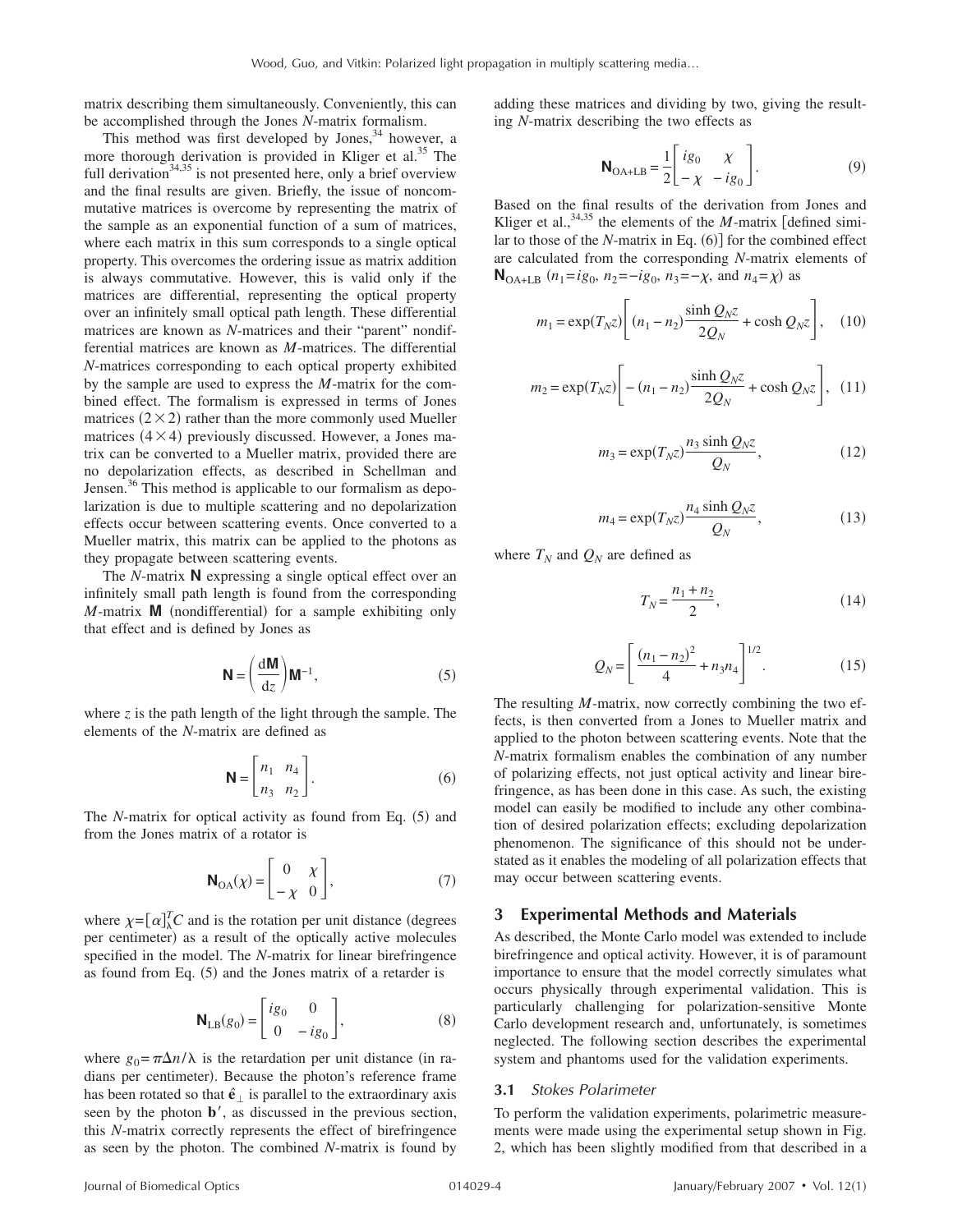

**Fig. 2** Schematic of Stokes polarimeter used for experimental measurements: *C*, mechanical chopper;  $P_1$  and  $P_2$ , polarizers;  $W_{p_1}$  and *W<sub>p<sub>2</sub>*</sub>, removable quarter-wave plates; *A*, aperture; *L*<sub>1</sub> and *L*<sub>2</sub>, lenses; PEM, photoelastic modulator; *D*, photodetector;  $f_c$  and  $f_p$  modulation frequencies of mechanical chopper and PEM, respectively.

previous publication.<sup>37</sup> Unpolarized light at 632.8 nm from a HeNe laser (Research Electro-Optics, LHRR-120M) first passes through a mechanical chopper operating at a frequency  $f_c$ = 500 Hz, then through a polarizer with its pass-axis at 0 deg (horizontal), and finally through a removable quarterwave plate placed before the sample with its fast axis at 45 deg. The removable quarter-wave plate causes the light incident on the sample to be either circularly polarized when in place or linearly polarized when removed. The detection optics begin with another removable quarter wave plate at −45 deg, when in place allowing for the measurement of the Stokes parameters  $Q$  and  $U$  (linear polarization), and when removed allowing for the measurement of the Stokes parameter *V* (circular polarization). Sample-scattered light then passes through a photoelastic modulator (PEM, Hinds Instruments IS-90 operating at  $f_p = 50$  kHz) with its fast axis at 0 deg, and its retardation modulated according to the sinusoidal function  $\delta_{\text{PEM}}(t) = \delta_o \sin \omega_p t$ , where  $\omega_p = 2 \pi f_p$ , and  $\delta_o$ is the user-specified amplitude of maximum retardation. The light finally passes through an analyzer orientated at 45 deg and the resulting modulated intensity of the light is measured by an avalanche photodiode (APD) detector (Hamamatsu, C5460). The detection arm of the setup is mounted on a rotatable platform to enable angularly  $(y)$  resolved measurements of light scattered by the sample. A pair of lenses in the detection optics is used to give a detection area of 1 mm2 (circular area) on the sample and an acceptance angle of 14 deg for light scattered by the sample. The detected signal is sent to a lock-in amplifier (Stanford Research Systems, SR830) with the reference input of the amplifier toggled between the signals from the chopper and PEM controllers. The Stokes parameters of the light scattered from the sample can be calculated from the first harmonic of the signal at the chopper frequency  $V_{1f_c}$  and the first and second harmonics of the signal at the PEM frequencies  $V_{1f_p}$  and  $V_{2f_p}$ , respectively. As is shown in a previous publication,<sup>37</sup> the Stokes parameters normalized by the intensity of the light  $(q=Q/I, u=U/I,$  and  $v = V/I$  can be extracted as follows. With the detection quarter-wave plate  $(W_{p_2})$  in place (linear detection), *q* and *u* are found from

$$
q = \frac{V_{1f_p}}{\sqrt{2}J_1(\delta_o)V_{1f_c}},
$$
\n(16)

$$
u = \frac{V_{2f_p}}{\sqrt{2}J_2(\delta_o)V_{1f_c}},
$$
\n(17)

where  $J_1$  ( $\delta_o$ ) and  $J_2$  ( $\delta_o$ ) are first- and second-order Bessel functions of the first kind evaluated at the amplitude of retardation  $\delta$ <sub>o</sub> of the PEM. With the detection quarter-wave plate  $(W_{p_2})$  removed (circular detection), *v* is found from

$$
v = \frac{V_{1f_p}}{\sqrt{2}J_1(\delta_o)V_{1f_c}}.\tag{18}
$$

Based on the calculated Stokes parameters the fraction of linear polarization  $\beta_L$  and the fraction of circular polarization  $\beta_C$ can be calculated as

$$
\beta_L = (q^2 + u^2)^{1/2},\tag{19}
$$

$$
\beta_C = v. \tag{20}
$$

#### **3.2** *Polyacrylamide Phantoms*

To validate the developed Monte Carlo model, optical phantoms exhibiting controllable scattering, linear birefringence, and optical activity are required. The creation of phantoms with controllable scattering is easily accomplished through the addition of polystyrene mircospheres or Intralipid, and optical activity can be controlled through the addition of known amounts of chiral molecules such as glucose or sucrose. However, the problem of creating controllable birefringence is somewhat more difficult and has not been previously demonstrated for turbid tissue phantoms. For this study, strain-induced birefringence in a polymer hydrogel was used to create controllable linearly birefringent phantoms. Specifically, polyacrylamide was strained through extension to create birefringence along the direction of strain. This creation of birefringence through strain is also referred to as mechanical birefringence and is a result of the normally isotropic arrangement of the polymer molecules becoming anisotropic along the direction of the applied strain. In other words, the long polymer chains become aligned along the direction of strain and result in a higher refractive index along this direction. In the developed phantoms, scattering is produced through the addition of polystyrene microspheres, and optical activity in induced with the addition of sucrose.

The polyacrylamide phantoms were fabricated using a formulation adapted from Suroweic.<sup>38</sup> The polymerization of acrylamide was carried out using ammonium persulfate as the initiator,  $N, N'$  methylenebisacylamide as a cross-linking agent, and tetramethylethylenediamine as the catalyst. The exothermic polymerization process was completed several minutes after the addition of the catalyst. The phantoms were polymerized in plastic molds with dimensions  $1 \times 1 \times 4$  cm, removed from the molds after 24 h and stored at 4°C until used. The density of polyacrylamide is  $\rho_0 = 1.01$  g/cm<sup>3</sup> and the refractive index was measured through refractometry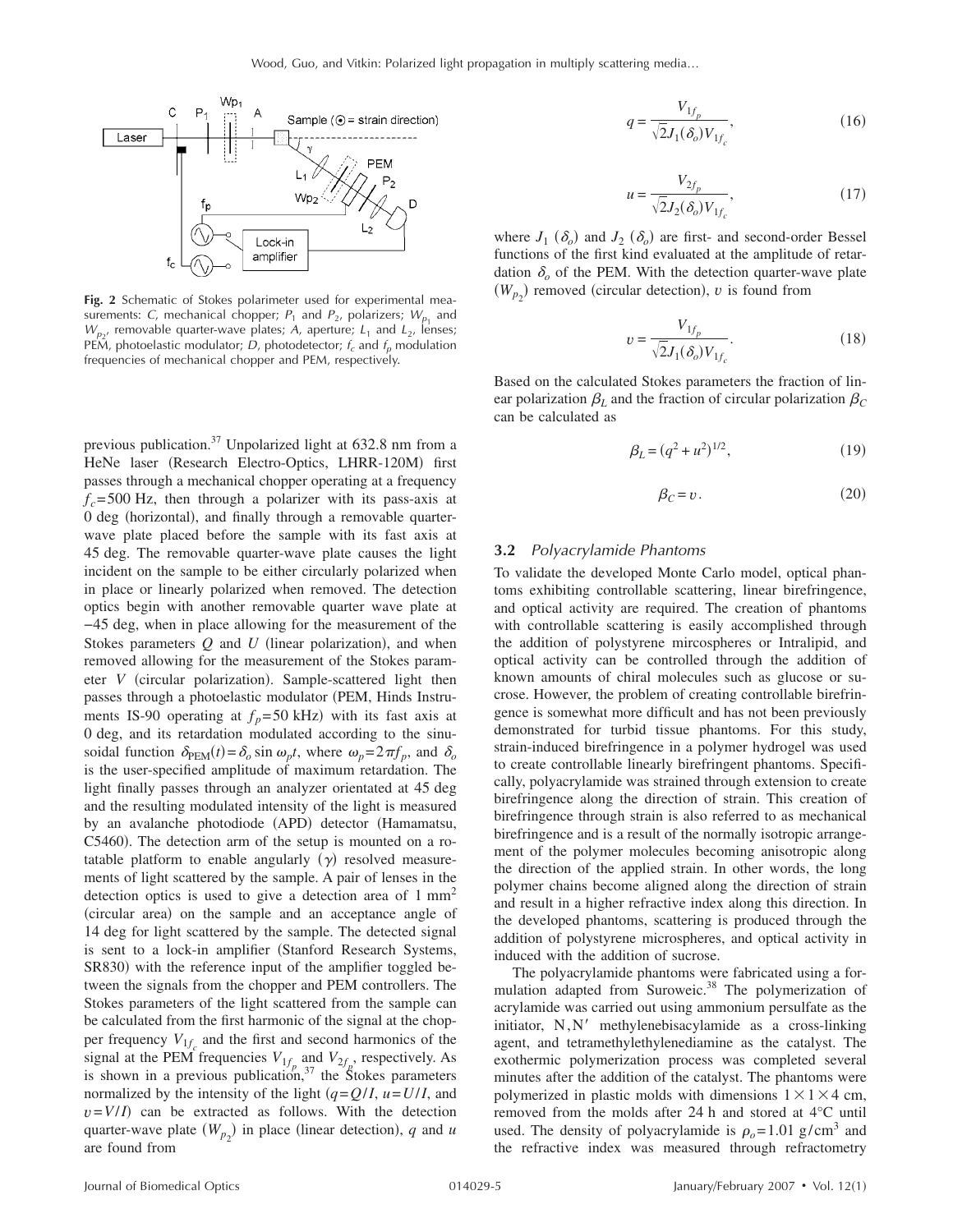

**Fig. 3** Diagram of mounting system used to strain phantoms to induce birefringence. The phantoms are strained vertically in the laboratory reference frame, producing an extraordinary axis along this direction.

(Abbe refractometer model 2WAJ) to be approximately 1.393 at 633 nm. Polystyrene microspheres (refractive index  $n_s$ )  $= 1.59$ , density  $\rho = 1.05$  g/cm<sup>3</sup>, radius  $r = 0.7$   $\mu$ m) were added to the samples prior to polymerization as scattering particles. The scattering efficiency and anisotropy of these particles in polyacrylamide was calculated from Mie theory and found to be  $Q_{scat} = 2.72$  and  $g = 0.95$ , respectively, at 632.8 nm. Based on the weight fraction  $f_w$  of added microspheres, the scattering coefficient is calculated as

$$
\mu_s = \frac{3Q_{\text{scat}} f_w \rho_o}{4r\rho}.
$$
\n(21)

Two sets of phantoms were created with scattering coefficients of 30 and 60 cm−1. A measured mass of sucrose was also added to some samples prior to polymerization to create phantoms with a known concentration of sucrose and, through Eq. (1), a known optical activity. Sucrose was used as an optically active molecule rather than glucose, because a reducing sugar such as glucose will interfere with the polymerization process. The addition of sucrose raises the refractive index of polyacrylamide by 0.026 per molar, requiring a recalculation of the scattering efficiency and scattering coefficients.39 A third set of samples was created with 1 M of sucrose and, based on the recalculation of the scattering efficiency as  $Q_{scat} = 2.22$  and the anisotropy as  $g = 0.96$  at 632.8 nm, with a scattering coefficient of 60 cm<sup>-1</sup>.

To apply controllable strain to produce linear birefringence, the phantoms were glued on both ends to plastic holders and clamped at one end to fixed mount and at the other to a linear translation stage (Fig. 3). The phantoms were stretched to induce birefringence along the direction of strain. To determine the magnitude of the induced birefringence with phantom extension, measurements were taken using the polarimeter with clear samples (no added microspheres or sucrose) strained vertically (90 deg to the lab bench) and input right circularly polarized light (input quarter-wave plate in place). Based on the measured Stokes parameters  $u$  and  $v$ , the retardation was calculated as

$$
\delta = \tan^{-1}\left(\frac{u}{v}\right),\tag{22}
$$

or using Eqs.  $(17)$  and  $(18)$  as



Fig. 4 Measurements in the forward direction  $(\gamma=0 \text{ deg})$  through clear media of induced (a) retardation  $\delta$  and (b) birefringence  $\Delta n$  with phantom extension (strain). The birefringence values were corrected for lateral contraction due to extension so that they can be used in Monte Carlo simulations. The unstrained length of the samples is 4 cm.

$$
\delta = \tan^{-1} \left[ \frac{J_1(\delta_o) V_{2f_p}}{J_2(\delta_o) V_{1f_p}} \right].
$$
\n(23)

# **4 Results and Discussion**

The induced retardation with extension (strain) is shown in Fig. 4(a) and can be seen to increase linearly. The small nonzero retardation at zero extension is due to small amounts of strain on the sample present when clamped to the mount and translation stage. From the measured retardation, one is able to calculate the difference in refractive indices from Eq. (3); however, the contraction (reduction in width) of the phantom due to the extension must be taken into account as this effectively reduces the path length through the sample. This contraction was estimated from the Poission ratio for polyacrylamide (the ratio of fractional change in width to fractional change in length<sup>40</sup>), which was estimated from unpublished reports and verified with measurements to be 0.33. Practically, this means that the sample width decreases from  $1 \text{ cm}$  (no strain) to 0.95 cm at maximum strain level (6 mm extension). This contraction was then taken into account when calculating the difference in refractive indices using Eq.  $(3)$ . Figure 4(b) shows the difference in refractive indices corrected for contraction with extension of the polyacrylamide samples. The variability seen in the measurements is due to slight differ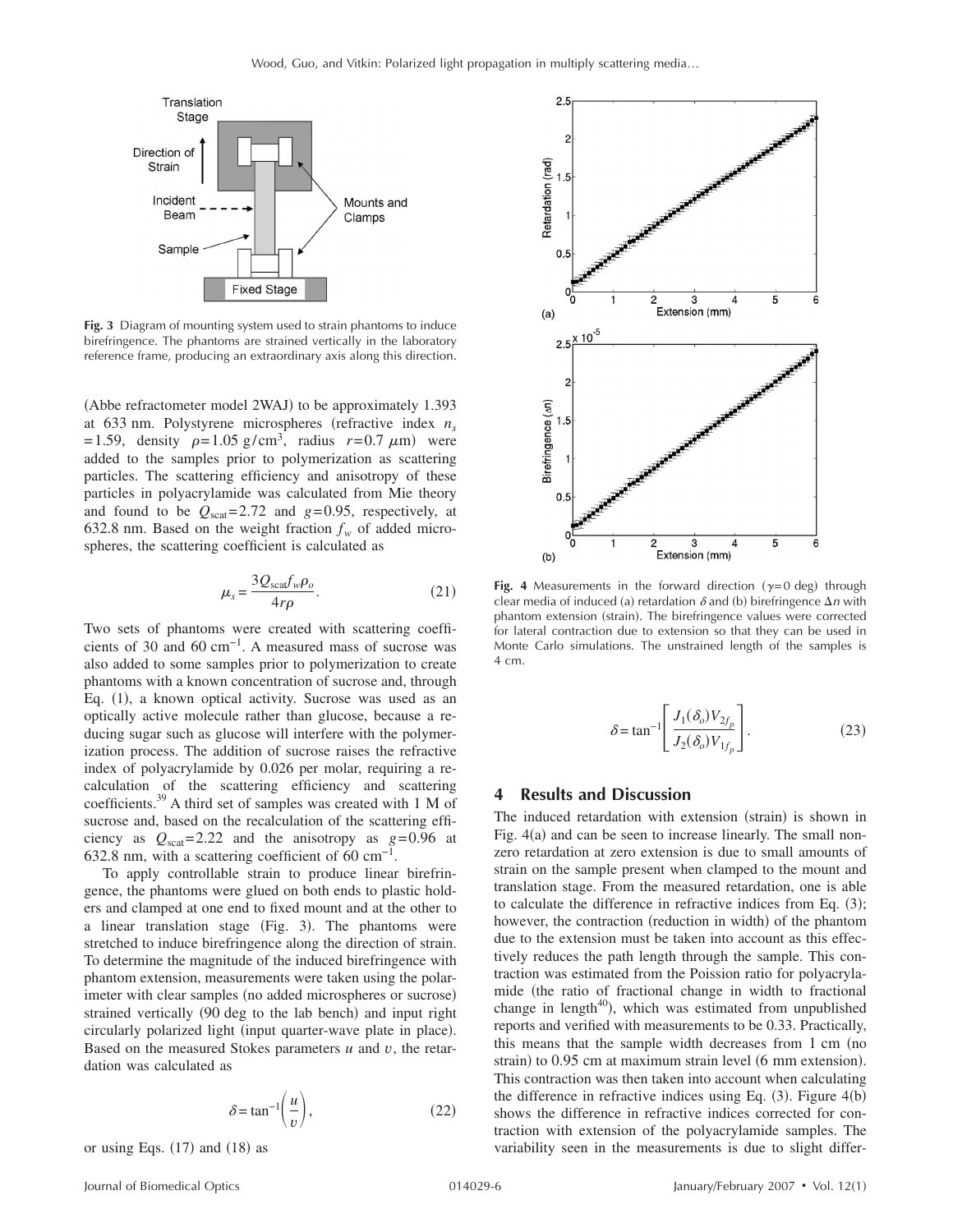ences in mounting of the samples, slight differences between batches of samples, and small inhomogeneities in the birefringence of the samples. Overall, however, variability in batches is not significant and the samples appear homogeneous as measurements where made in varying vertical positions. In addition, the induced birefringence was examined spatially with crossed polarizers and was seen to be reasonably uniform. Based on these methods, we were able to produce phantoms with controllable scattering, birefringence, and optical activity and use the calculated physical parameters of these phantoms as input into the Monte Carlo model for validation.

The first set of Monte Carlo calculations and experiments involved validation of birefringence in the presence of scattering (no sucrose). The second set of calculations and experiments involved validation of both birefringence and optical activity (i.e., staining of samples and added sucrose) in the presence of scattering. In both cases, Monte Carlo simulations were run with input parameters matching those present physically in the fabricated phantoms, as calculated from the previously described methods. The photon collection geometry mimics that present experimentally with a detection area of  $1 \text{ mm}^2$  (rectangular area now as opposed to the circular experimental area) and an acceptance angle of 20 deg (slightly larger than that employed experimentally).

Figures 5 and 6 show the experimentally measured and Monte Carlo calculated normalized Stokes parameters for two sets of samples with scattering coefficients of 30 and 60 cm−1, respectively, as a function of strain-induced birefringence. Measurements and calculated values are shown for both the forward and lateral detection geometries ( $\gamma = 0$  deg and  $\gamma = 90$  deg in Fig. 2) with input right circularly polarized light (quarter-wave plate before the sample in place, as shown in Fig. 2). Input circularly polarized light is used as it eliminates the requirement for alignment of the sample's extraordinary axis with the input light's polarization to achieve the maximum effect from the birefringence. In both cases, the measurements and calculations were performed in the center of the sample faces. The samples were strained vertically (refer to Fig. 3), creating a vertical extraordinary axis as the induced retardation varied from  $\delta = 0$  to 1.4364 rad  $(\Delta n = 0$  to  $1.628 \times 10^{-5}$ ). All Monte Carlo simulations were run with  $10^8$ photons to achieve reasonably low statistical uncertainties in the calculated values. The experimental values plotted are the average from measurements on five samples. In isotropic turbid media (no birefringence) the effect of scattering on the polarization of the light in both the forward and lateral directions is a depolarization of the incident circularly polarized light. As one would expect, higher scattering coefficients result in greater depolarization. The effect of birefringence on the polarization becomes evident with increasing birefringence as a continuous change from the input right circularly polarized light to linear polarized light at 45 deg (Stokes parameter U). This is due to the retardation of orthogonal polarization states parallel and perpendicular to the extraordinary axis in the vertical direction. As this retardation increases with strain, the polarization begins to transfer from circular to linear polarization. The sample is in a sense acting as a turbid variable wave plate with its extraordinary axis in the vertical direction changing the polarization from circular to linear and depolarizing the light. The change from circular to linear po-



Fig. 5 Experimental measurements (symbols) and Monte Carlo calculations (lines) of the normalized Stokes parameters  $q$  (squares and solid line),  $u$  (triangles and dotted line), and  $v$  (circles and dashed line) in the (a) forward ( $\gamma=0$  deg) and (b) lateral ( $\gamma=90$  deg) detection geometries with input circularly polarized light and a scattering coefficient of 60 cm<sup>-1</sup>. Birefringence is varied from  $\delta$ =0 to 1.4364 rad  $(\Delta n=0$  to 1.628×10<sup>-5</sup>). Experimental values are the means of measurements on five samples.

larization occurs more rapidly with increasing birefringence in the forward direction than in the lateral. This is likely a result of the longer optical path length of light that propagates directly through the sample, in comparison to that which is scattered and exits from the side of the samples. From Monte Carlo simulations, the average photon path length for light exiting in the lateral direction  $(\gamma=90 \text{ deg})$  was 1.042 and 1.362 cm for 30 and 60 cm−1, respectively, versus 1.174 and 1.753 cm for 30 and 60 cm−1, respectively, for light exiting the samples in the forward direction ( $\gamma=0$  deg). The longer path length results in more retardation of the light, as seen in Eq. (4), and a larger change from circular to linear polarization. Close agreement can be seen between the Monte Carlo calculations and experimental results, indicating that the model correctly simulates the effect of linear birefringence in the presence of scattering. The calculated root mean square error (RMSE) between experimental and Monte Carlo calculations was 0.025 for 60 cm<sup>-1</sup> and 0.058 for 30 cm<sup>-1</sup>. The slightly larger disagreement present between the calculations and measurements at 30 cm−1 is likely caused by a greater variability in the magnitude of strain-induced birefringence between samples due to either variation in the mounting of the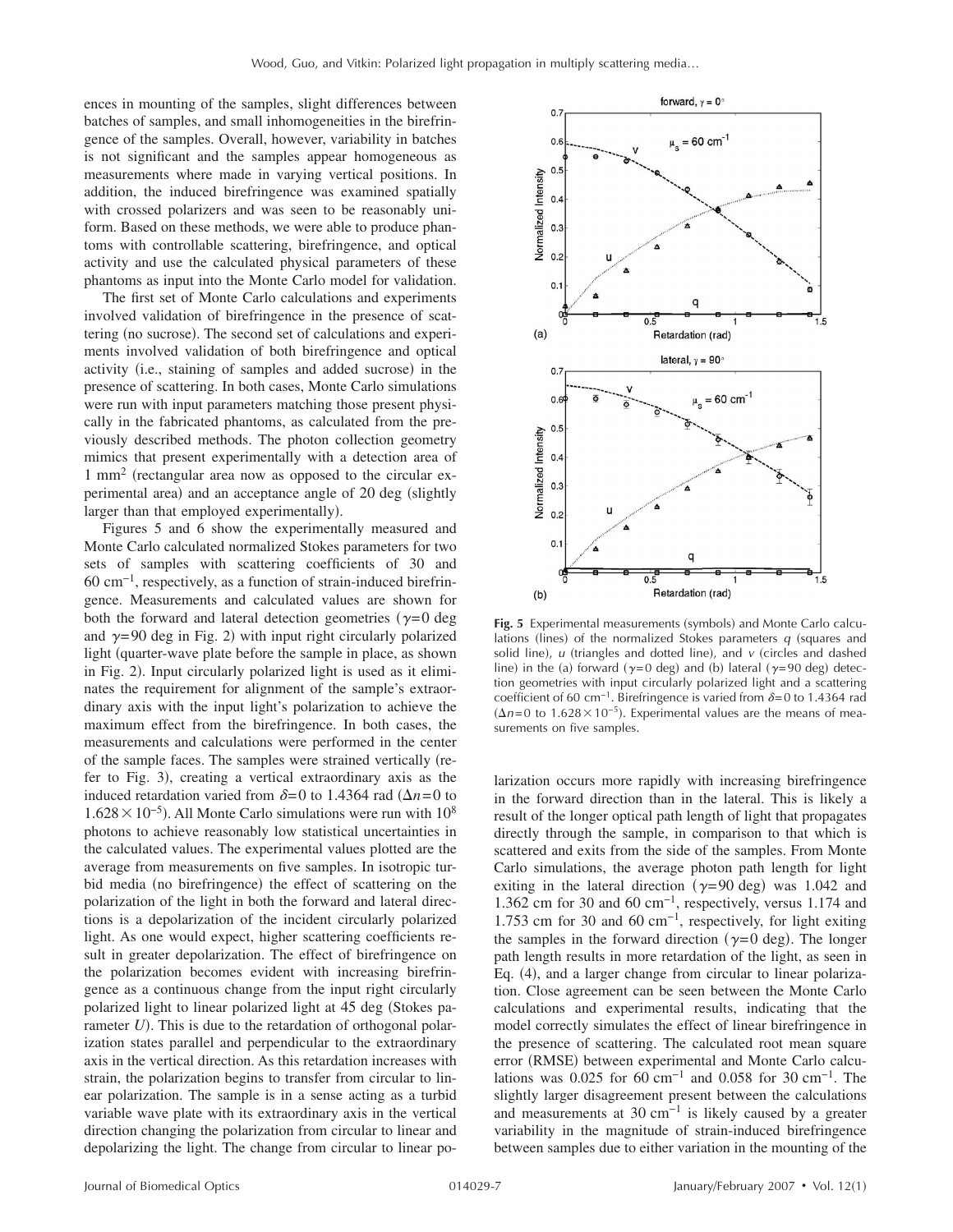

Fig. 6 Experimental measurements (symbols) and Monte Carlo calculations (lines) of the normalized Stokes parameters  $q$  (squares and solid line),  $u$  (triangles and dotted line), and  $v$  (circles and dashed line) in the (a) forward ( $\gamma=0$  deg) and (b) lateral ( $\gamma=90$  deg) detection geometries with input circularly polarized light and a scattering coefficient of 30 cm<sup>-1</sup>. Birefringence is varied from  $\delta$ =0 to 1.4364 rad  $(\Delta n=0$  to 1.628×10<sup>-5</sup>). Experimental values are the means of measurements on five samples.

samples or in the fabrication process. To our knowledge, this is the first experimental validation of a polarization-sensitive Monte Carlo model for turbid media incorporating birefringence.

Monte Carlo simulations and experimental measurements were then undertaken with turbid samples exhibiting both birefringence and optical activity. As previously mentioned, the magnitude of chirality-induced optical rotation in biological tissue is low, of the order of tens to hundreds of millidegrees per centimeter. This small effect is superimposed on the relatively large retardations (of the order of 180 deg/cm) caused by linear birefringence due to structural proteins and the large depolarization due to scattering. Accordingly, the effect of optical chirality/rotation on the polarization of light in biological tissue is significantly lower than that of scattering or birefringence. Figure 7 shows the normalized Stokes parameters from Monte Carlo simulations run with increasing magnitudes of optical activity. As before, the calculated values were in the forward and lateral geometries, the input light was circularly polarized, and the induced retardation was varied from  $\delta = 0$  to 1.4364 rad  $(\Delta n = 0$  to 1.628 × 10<sup>-5</sup>). The magnitudes of optical activity were  $\chi = 0$  deg cm<sup>-1</sup>,



**Fig. 7** Monte Carlo calculations with optical activity  $\chi$ =0 deg cm<sup>-1</sup> (dashed lines),  $\chi$ =0.8194 deg cm<sup>-1</sup> (solid lines), and  $=8.194$  deg cm<sup>-1</sup> (dotted lines) corresponding to 0, 1, and 10 M glucose concentrations, respectively. The normalized Stokes parameters are plotted in the (a) forward ( $\gamma=0$  deg) and (b) lateral ( $\gamma=90$  deg) detection geometries with input circularly polarized light and a fixed scattering coefficient of 60 cm<sup>-1</sup> for all glucose concentrations. Birefringence is varied from  $\delta$ =0 to 1.4364 rad  $(\Delta n=0$  to 1.628×10<sup>-5</sup>). Only a small chirality-induced change in *q* is apparent.

 $\chi$ = 0.8194 deg cm<sup>-1</sup>, and  $\chi$ = 8.194 deg cm<sup>-1</sup> corresponding to  $0, 1$ , and  $10$  M concentrations of glucose respectively (note that optical activity due to glucose was used in these calculations). The index-matching effect of chiral molecules has been ignored in these simulations to focus on the effects of birefringence and optical activity alone. Often changes in polarization are due to significant changes in the scattering properties. $14,37$  As seen, the effect of optical activity is small and generally only evident at a 10 M glucose concentration, more that 1000 times greater than physiological levels. The difference caused by this large amount of added glucose (at least if the refractive index-matching effect is ignored), in fact, approaches the noise threshold for these calculations in the case of all Stokes parameters except *q*. The primary effect of optical activity is an increase in the normalized Stokes parameter *q* with increasing birefringence. This increase results from the interplay of several mechanisms. Optical activity has no measurable effect on circularly polarized light, as rotating the plane of circularly polarized light introduces only a global phase shift, which is normally not detectable. Therefore, the effect of optical activity is evident only as the input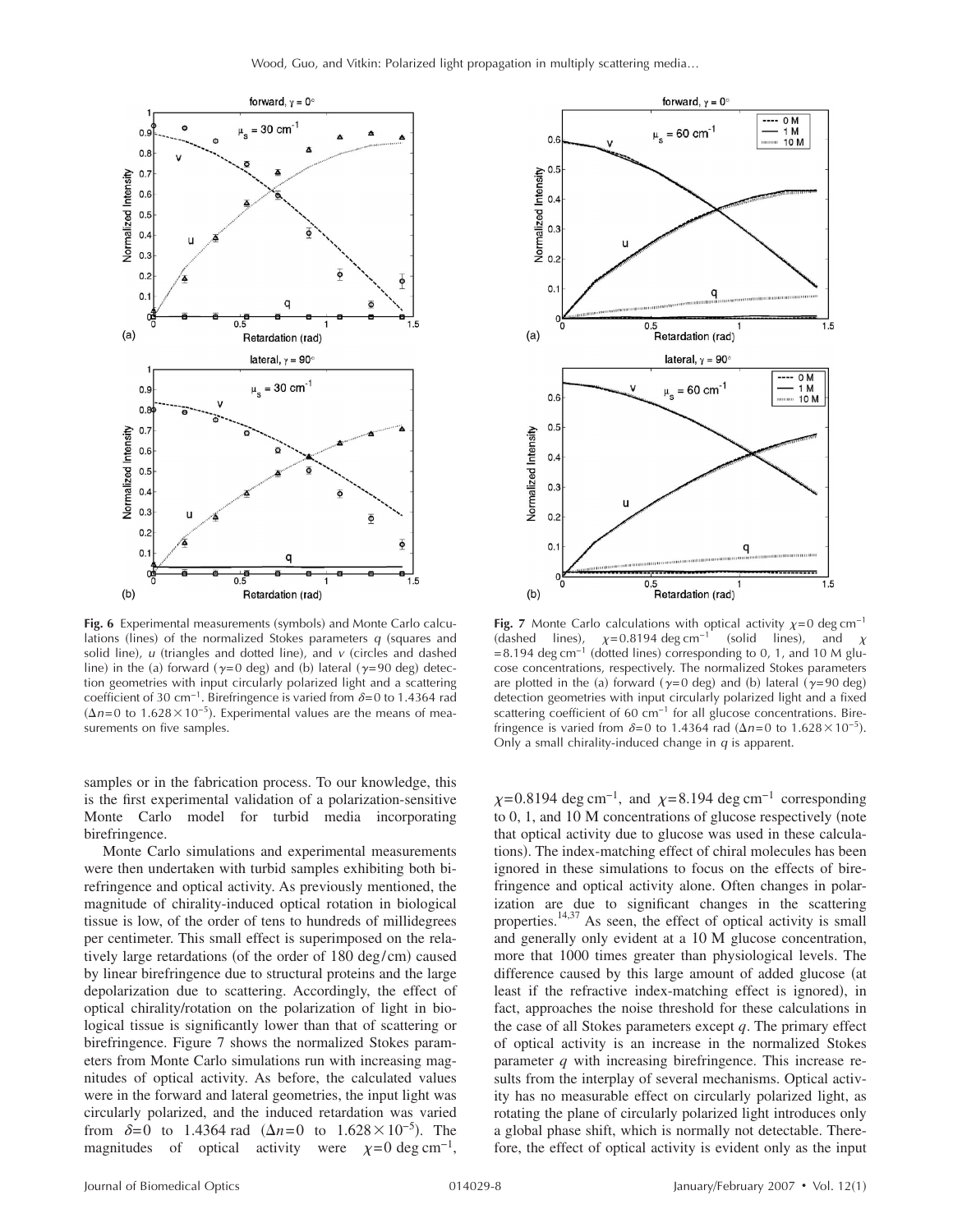

**Fig. 8** Experimental measurements and Monte Carlo calculations of the change in the normalized Stokes parameter *q* with optical activity (solid lines and squares) and without optical activity (dotted lines and circles) in the forward ( $\gamma=0$  deg) detection geometry with input circularly polarized light and a fixed scattering coefficient of 60 cm−1. Birefringence is varied from  $\delta=0$  to 1.4364 rad  $(\Delta n=0$  to 1.628  $\times$ 10<sup>-5</sup>) and the magnitude of optical activity is  $\chi$ =1.965 deg cm<sup>-1</sup>, corresponding to a 1 M sucrose concentration.

light is retarded and transferred from the input circularly polarization to linearly polarization. As the light becomes linearly polarized at 45 deg (Stokes parameter *U*) due to the increasing birefringence, the plane of linear polarization is rotated due to the optical activity. This manifests as a small reduction in the normalized Stokes parameter *u* and an increase in the normalized Stokes parameter *q*. The reduction in  $u$  is small and difficult to see in the plots; however, the increase in *q* due to rotation can be seen. This increase is not due to increasing rotation with increasing birefringence but is due to the increase in the fraction of linear polarization associated with the increasing birefringence. In other words, the total amount of linear polarization increases with increasing birefringence, and as a result so do the chirality-induced changes in both  $q$  and  $u$ . We also see that  $q$  increases more rapidly in the forward direction than in the lateral direction. As was described for birefringence, this may also be due to the larger path length traversed by light in the forward direction, producing a larger retardation and higher fraction of linear polarization. The longer path length also results in more optical rotation due to glucose chirality, thus also resulting in a larger value of *q* in the forward direction.

To validate these Monte Carlo model predictions with both birefringence and optical activity, calculations and measurements were compared for samples with 1 M of sucrose  $(\chi)$  $= 1.965 \text{ deg cm}^{-1}$ , the retardation varied from  $\delta = 0$  to 1.4364 rad  $(\Delta n=0 \text{ to } 1.628\times10^{-5})$ , and a scattering coefficient of 60 cm<sup>-1</sup> (the refractive index-matching effect of sucrose was taken into account in calculation of the required weight fraction  $f_w$  of microspheres). Results for input circularly polarized light and forward detection direction ( $\gamma$ = 0 deg) are shown in Fig. 8. In contrast to the previous calculations, the index-matching effect of sucrose was now taken into account. Figure 8 shows the change in the normalized Stokes parameter  $q(\Delta q)$  with increasing birefringence both

with and without added sucrose. The increase in *q* from the induced optical rotation with increasing birefringence, as seen in the previous Monte Carlo simulations, is also evident. The calculated and measured values of  $\Delta q$  with no added sucrose are also plotted to demonstrate the effect of optical activity. Close agreement is seen between the calculations and experimental measurements, thus indicating that the model correctly simulates the effects of birefringence, optical activity, and scattering on the polarization of light. To our knowledge this is the first polarization-sensitive model to incorporate all three effects and the first, albeit limited, validation of such a model.

This upgraded model will be used to investigate the potential for polarized-light-based detection of glucose in biological media. In the current validation study, incident circularly polarized light was used in all simulations and experiments, however, in future work incident linearly polarized light with varying orientations with respect to the direction of birefringence will be investigated. This will be done to test the ability to quantify optical activity in the presence of birefringence. Linearly rather than circularly polarized light may prove to be superior for measuring chirality-induced optical activity as the effects of optical activity are generally more pronounced. Current results with input circularly polarized light demonstrate that the effects of optical activity can be quantified change in q), however, this was done with knowledge of the direction of birefringence and with uniform birefringence through the sample. Future work will investigate the ability to quantify the effects of optical activity in nonuniform birefringent media without prior knowledge of the direction of birefringence using both the Monte Carlo model and polyacrylamide phantoms. The spatial and angular dependence of polarization effects in turbid chiral media will also be examined in the presence of birefringence. Finally, this upgraded model will also be used to explore the use of spectroscopic polarimetry and chemometric analysis to extract the rotation only due to glucose from that of other chiral species present in tissue.

# **5 Conclusions**

We demonstrate an experimentally validated Monte Carlo model for polarized light propagation in birefringent, optically active, turbid media. Birefringence and optical activity are two common phenomena in biological tissue; therefore the upgraded Monte Carlo model now more accurately simulates the interactions of polarized light in tissue. This is particularly important in the context of turbid polarimetry for glucose detection, as biological tissues are anisotropic, thus exhibiting linear birefringence. The problem of combining the effects of birefringence and optical activity in scattering media is resolved through use of the Jones *N*-matrix formalism, giving the Mueller matrix for the combined effect that can be applied to photons as they propagate between scattering events. This formalism also enables the incorporation of other scatteringindependent optical polarization effects such as circular or linear dichroism. To validate this extended model, polarimetric measurements on light scattered by polyacrylamide phantoms with strain-induced birefringence and sucrose-induced optical activity were compared to Monte Carlo calculations with similar parameters. The results show close agreement between experimental measurements and Monte Carlo calculations, providing strong evidence for the validity of the